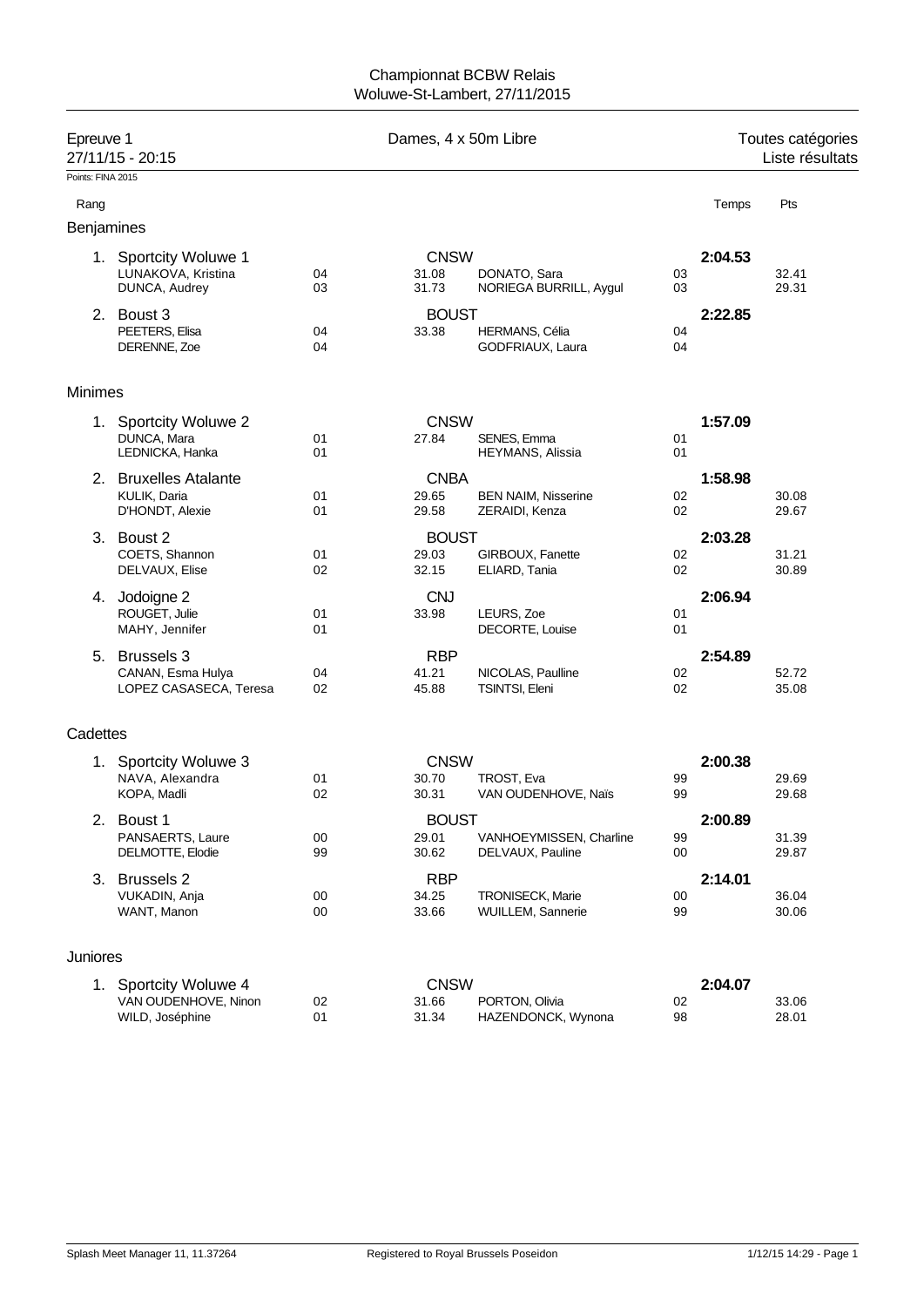# Epreuve 1, Dames, 4 x 50m Libre

| Seniores                  |                                                                     |          |                                |                                                |          |         |                                      |
|---------------------------|---------------------------------------------------------------------|----------|--------------------------------|------------------------------------------------|----------|---------|--------------------------------------|
|                           | 1. Bruxelles Atalante<br>CAVADINI, Caroline<br><b>INGLESE, Eva</b>  | 90<br>00 | <b>CNBA</b><br>27.76<br>28.81  | CAVADINI, Virginie<br>DEVILLE, Alexandra       | 98<br>95 | 1:54.45 |                                      |
|                           | 2. Rixensart 1<br>GUERET, Aurore<br>THIRY, Coralie                  | 87<br>97 | <b>SCR</b>                     | <b>BASTIN, Louise</b><br>DEVILLEZ, Morgane     | 02<br>97 | 2:06.32 | JA <sub>2</sub>                      |
|                           | 3. Brussels 1<br>PORTON, Leslie<br><b>TAVERNIER, Amandine</b>       | 97<br>89 | <b>RBP</b>                     | ISTIRY, Anne<br>CORNET, Charlotte              | 89<br>92 | 2:06.32 | JA <sub>3</sub>                      |
|                           | hc. Bruxelles Atalante<br><b>MARIN, Marie</b><br>FOESTER, Camille   | 01<br>02 | <b>CNBA</b><br>30.53           | DAIF, Lina<br>JADIN, Alexia                    | 03<br>01 | 2:22.87 |                                      |
| Epreuve 2                 | 27/11/15 - 20:20                                                    |          | Messieurs, 4 x 50m Libre       |                                                |          |         | Toutes catégories<br>Liste résultats |
| Points: FINA 2015<br>Rang |                                                                     |          |                                |                                                |          | Temps   | Pts                                  |
| Benjamins                 |                                                                     |          |                                |                                                |          |         |                                      |
|                           | 1. Sportcity Woluwe 1<br>MARION, Xavier<br>KADOU, Chadi             | 03<br>03 | <b>CNSW</b><br>29.45<br>32.97  | HUYGHEBAERT, Pacôme<br>ROBIN, Mathieu          | 04<br>03 | 2:09.78 | 33.63<br>33.73                       |
|                           | 2. Boust 4<br>VAN GINDERACHTER, Adrien<br>ANDRI, Reginald           | 03<br>04 | <b>BOUST</b><br>34.53<br>36.85 | DENEF, Edouard<br>ANDRI, Gonzague              | 03<br>04 | 2:16.81 | JA <sub>3</sub><br>31.70<br>33.73    |
|                           | 3. Brussels 3<br><b>BACHIRI, Mimoun</b><br>ROJAS CAYCHO, Wilfredo   | 03<br>03 | <b>RBP</b><br>34.78            | RABAHI, Zakaria<br>RASSART, Victor             | 03<br>03 | 2:16.81 | JA 4                                 |
| <b>Minimes</b>            |                                                                     |          |                                |                                                |          |         |                                      |
| 1.                        | Sportcity Woluwe 2<br>LUNAK, Sebastian<br>MORIAU, Amaury            | 02<br>02 | <b>CNSW</b><br>27.51<br>28.93  | ATANASOV, Kaloyan<br>DE GEEST, Louis           | 02<br>01 | 1:53.52 | 29.11<br>27.97                       |
|                           | 2. Boust 3<br>EECKHOUT, Emile<br>DENEF, Gregoire                    | 01<br>01 | <b>BOUST</b><br>27.51<br>30.80 | VAN HAUWAERT, Joachim<br>JANSSENS, Noe         | 02<br>01 | 1:58.48 | 30.64<br>29.53                       |
|                           | 3. Jodoigne 1<br>DOLHEN, Clement<br>DEWILDE, Louis                  | 02<br>01 | <b>CNJ</b><br>33.53<br>32.05   | MALEVE, Virgil<br>DE LOOZ, Nathan              | 01<br>01 | 2:03.31 | 29.12<br>28.61                       |
|                           | 4. Bruxelles Atalante<br>VATA, Gjon<br>SEDDIK, Rayan                | 02<br>02 | <b>CNBA</b><br>27.91           | DRICOT, Joao<br>VAN HENTENRIJK, Matthieu       | 02<br>03 | 2:08.47 |                                      |
|                           | 5. Nage Saint-Gilles 2<br>BOUSHABA, Nassif<br>SISIRIADIS, Anthonios | 03<br>01 | <b>NSG</b><br>38.13<br>31.56   | JESUS RODRIGUES, Patrick<br>RIFI AGZNAY, Habib | 02<br>01 | 2:11.31 | 35.87<br>25.75                       |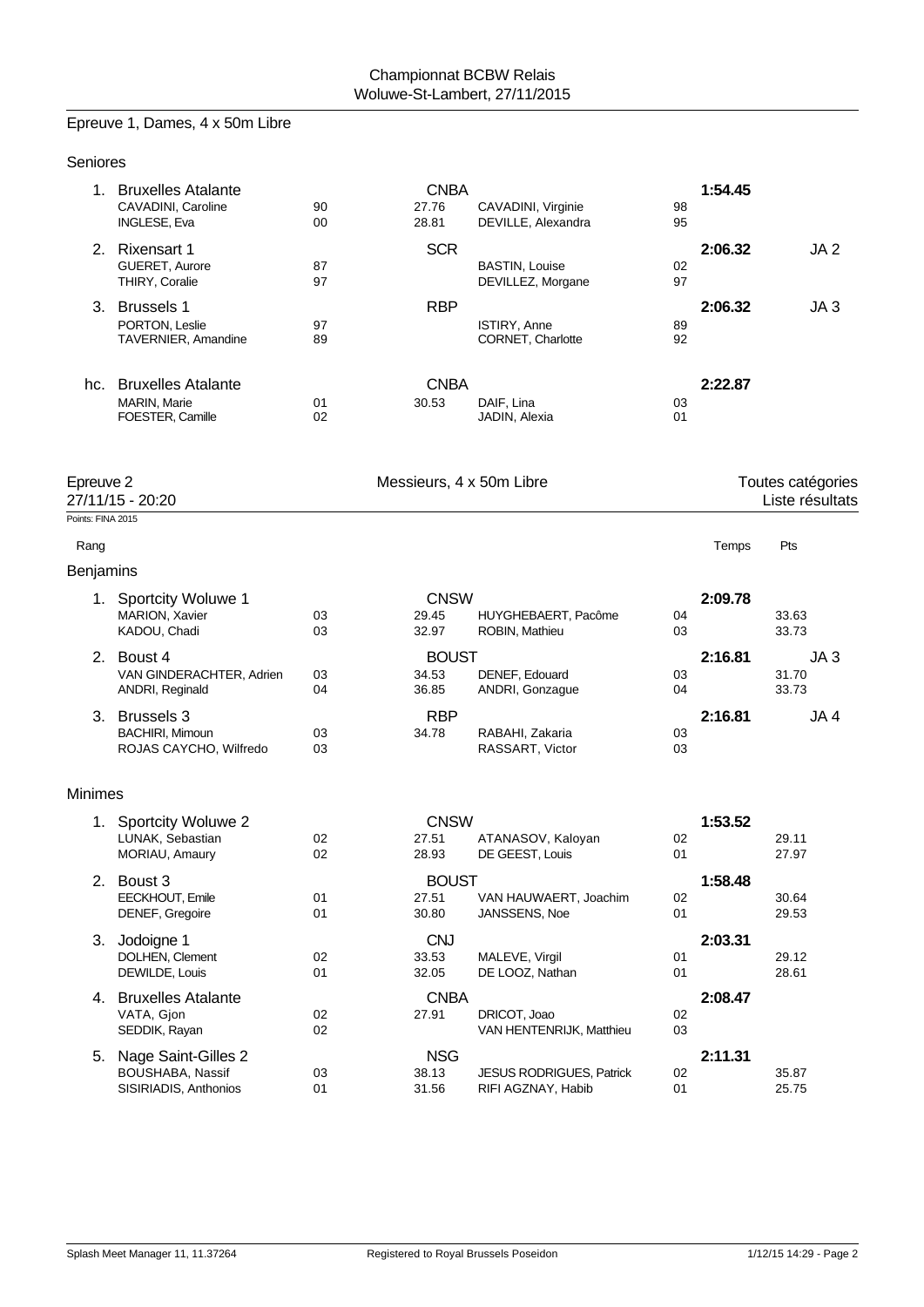# Epreuve 2, Messieurs, 4 x 50m Libre

| Cadets               |                                                                       |          |                                |                                                 |          |         |                                      |                 |
|----------------------|-----------------------------------------------------------------------|----------|--------------------------------|-------------------------------------------------|----------|---------|--------------------------------------|-----------------|
|                      | 1. Sportcity Woluwe 3<br>ROBIN, Thomas<br>DEBONGNIE, Aymeric          | 00<br>99 | <b>CNSW</b><br>26.15<br>28.11  | MORIAU, Thibault<br>LEDNICKY, Vit               | 99<br>99 | 1:45.80 | 26.32<br>25.22                       | JA4             |
|                      | 2. Boust 2<br>DO, Duy Thang Tanguy<br>VAN EETVELT, Mattias            | 00<br>00 | <b>BOUST</b><br>26.34<br>28.70 | DELPIERRE, Maxime<br>RYCKEWAERT, Thibault       | 99<br>99 | 1:49.71 | 27.40<br>27.27                       |                 |
|                      | 3. Bruxelles Atalante<br>VRIELYNCK, Maximilien<br>BEN NAIM, Rayane    | 00<br>01 | <b>CNBA</b><br>26.20<br>27.11  | GUEDE, Amadou<br>MITITELU, Armand               | 00<br>01 | 1:51.28 | 28.42<br>29.55                       |                 |
|                      | 4. Brussels 2<br><b>EVERAETS, Antoine</b><br>HADJ, Walid              | 00<br>99 | <b>RBP</b><br>34.12<br>29.54   | MIRABILE, Mattias<br>LABEEUW, Grégoire          | 00<br>99 | 2:02.39 | 29.46<br>29.27                       |                 |
| 5.                   | Nage Saint-Gilles 1<br>VAN DROOGENBROECK, Mathias 00<br>OUAZIL, Bilal | 00       | <b>NSG</b><br>30.74<br>33.40   | LE MAIRE DE ROMSÉE, Mathyas<br>ALBATRO, Mohamed | 99<br>01 | 2:07.14 | 32.60<br>30.40                       |                 |
| Juniors              |                                                                       |          |                                |                                                 |          |         |                                      |                 |
|                      | 1. Boust 1<br>JACQUEMYN, Gabriel<br>SURQUIN, Nathan                   | 98<br>98 | <b>BOUST</b><br>25.97<br>26.88 | PANSAERTS, Thomas<br>LHEUREUX, Tom              | 97<br>98 | 1:44.95 | 26.81<br>25.29                       |                 |
|                      | 2. Sportcity Woluwe 4<br>ROSSI, Marcello<br>BAFFREY, Xavier           | 98<br>00 | <b>CNSW</b><br>24.61<br>28.47  | PESCIO, Luigi<br><b>BOULLE, Romain</b>          | 00<br>97 | 1:45.80 | 28.11<br>24.61                       | JA <sub>3</sub> |
| Seniors              |                                                                       |          |                                |                                                 |          |         |                                      |                 |
|                      | 1. Longchamps 1<br>HUBERTY, Mathieu<br>BONTE, Ludovic                 | 96<br>98 | <b>LSC</b><br>25.05            | CAYOTTE, Sébastien<br>MALACHI, Constantin       | 95<br>97 | 1:41.02 |                                      |                 |
|                      | 2. Brussels 1<br>CANAN, Yusuf Taha<br>KROLOV, Mattias                 | 00<br>01 | <b>RBP</b><br>28.81            | RAQUET, Benoît<br>CALLEWAERT, Corentin          | 94<br>98 | 1:53.90 |                                      |                 |
|                      | 3. Rixensart 1<br>MULPAS, Cédric<br>MAMBOUR, Anton                    | 90<br>01 | <b>SCR</b><br>29.20<br>29.57   | MAMBOUR, Alexei<br>HAVET, Nicolas               | 02<br>86 | 2:01.58 | 34.23<br>28.58                       |                 |
|                      | 4. Sportcity Woluwe 5<br>DIENST, Rodolphe<br>LEMOS BERG, Alexander    | 91<br>02 | <b>CNSW</b><br>26.04<br>29.21  | <b>WARNON, Kervens</b><br>DEBONGNIE, Robin      | 04<br>04 | 2:07.03 | 35.03<br>36.75                       |                 |
| Epreuve 3            | 27/11/15 - 20:30                                                      |          | Mixte, 4 x 50m Libre           |                                                 |          |         | Toutes catégories<br>Liste résultats |                 |
| Points: FINA 2015    |                                                                       |          |                                |                                                 |          |         |                                      |                 |
| Rang<br>Benjamin(e)s |                                                                       |          |                                |                                                 |          | Temps   | Pts                                  |                 |
|                      | 1. Sportcity Woluwe 1<br>LUNAKOVA, Kristina<br>NORIEGA BURRILL, Aygul | 04<br>03 | <b>CNSW</b><br>31.46<br>29.96  | MARION, Xavier<br>ROBIN, Mathieu                | 03<br>03 | 2:05.51 | 30.02<br>34.07                       |                 |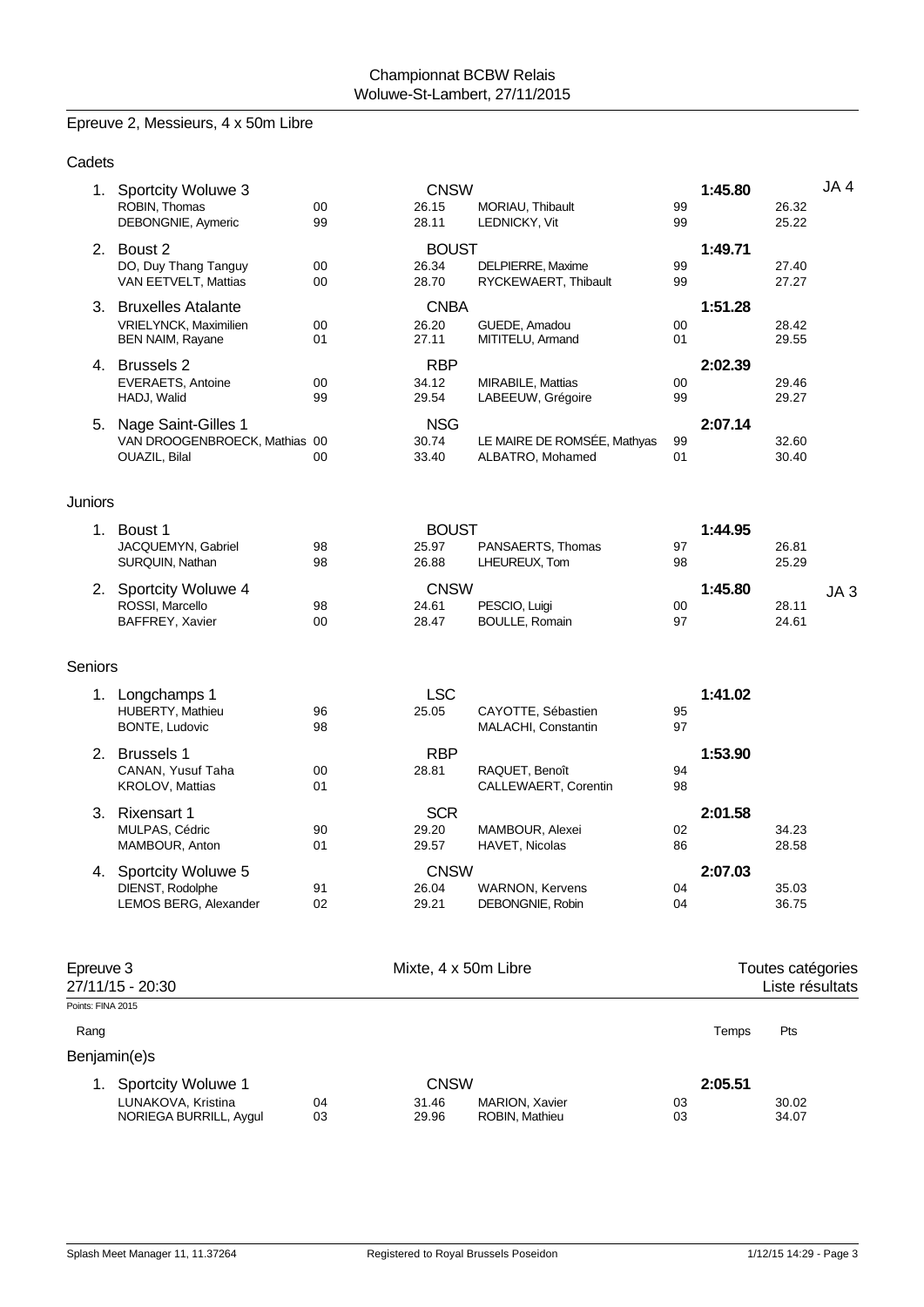## Epreuve 3, Mixte, 4 x 50m Libre

| <b>Minimes</b> |                                                                             |          |                                |                                             |          |         |                |
|----------------|-----------------------------------------------------------------------------|----------|--------------------------------|---------------------------------------------|----------|---------|----------------|
| 1.             | <b>Sportcity Woluwe 2</b><br>DUNCA, Mara<br>SENES, Emma                     | 01<br>01 | <b>CNSW</b><br>28.13<br>30.21  | DE GEEST, Louis<br>LUNAK, Sebastian         | 01<br>02 | 1:53.40 | 29.16<br>25.90 |
|                | 2. Boust 2<br>COETS, Shannon<br>ELIARD, Tania                               | 01<br>02 | <b>BOUST</b><br>29.15          | EECKHOUT, Emile<br>JANSSENS, Noe            | 01<br>01 | 1:56.89 |                |
|                | 3. Bruxelles Atalante<br>ZERAIDI, Kenza<br>VATA, Gjon                       | 02<br>02 | <b>CNBA</b><br>29.77           | MITITELU, Armand<br>D'HONDT, Alexie         | 01<br>01 | 1:57.63 |                |
|                | 4. Rixensart 1<br>MAMBOUR, Anton<br><b>BASTIN, Louise</b>                   | 01<br>02 | <b>SCR</b><br>29.52<br>30.73   | TONTINI, Ciara<br>MAMBOUR, Alexei           | 01<br>02 | 2:08.99 | 34.49<br>34.25 |
|                | 5. Brussels 2<br>KROLOV, Mattias<br>MONET, Wayan                            | 01<br>01 | <b>RBP</b><br>29.73<br>31.65   | TSINTSI, Eleni<br>GUTIERREZ SOL, Laura      | 02<br>02 | 2:22.81 | 35.78<br>45.65 |
| Cadet(te)s     |                                                                             |          |                                |                                             |          |         |                |
|                | 1. Sportcity Woluwe 3<br>VAN OUDENHOVE, Naïs<br>TROST, Eva                  | 99<br>99 | <b>CNSW</b><br>30.33<br>30.09  | LEDNICKY, Vit<br>ROBIN, Thomas              | 99<br>00 | 1:51.15 | 25.31<br>25.42 |
|                | 2. Boust 1<br>VAN EETVELT, Mattias<br>DELPIERRE, Maxime                     | 00<br>99 | <b>BOUST</b><br>29.04<br>27.83 | VANHOEYMISSEN, Charline<br>DELVAUX, Pauline | 99<br>00 | 1:58.55 | 31.31<br>30.37 |
|                | 3. Brussels 3<br>WUILLEM, Sannerie<br>TCHALTSEV, Elisa                      | 99<br>99 | <b>RBP</b><br>30.34<br>32.14   | CANAN, Yusuf Taha<br>MIRABILE, Mattias      | 00<br>00 | 2:01.01 | 29.03<br>29.50 |
|                | 4. Jodoigne 1<br>MAHY, Alexandra<br>MAUDOUX, Romane                         | 99<br>99 | <b>CNJ</b><br>33.14<br>34.26   | VAN CASTER, Cyril<br>STUYCK, Louis          | 00<br>99 | 2:05.01 | 29.11<br>28.50 |
|                | 5. Nage Saint-Gilles 1<br>ALBATRO, Mohamed<br>VAN DROOGENBROECK, Mathias 00 | 01       | <b>NSG</b><br>29.31<br>30.52   | <b>MERCKAERT, Aline</b><br>PESTIEAU, Fiona  | 00<br>02 | 2:10.24 | 34.99<br>35.42 |
| Junior(e)s     |                                                                             |          |                                |                                             |          |         |                |
|                | 1. Sportcity Woluwe 4<br><b>BOULLE, Romain</b><br>HAZENDONCK, Wynona        | 97<br>98 | <b>CNSW</b><br>29.06           | LEDNICKA, Hanka<br>ROSSI, Marcello          | 01<br>98 | 1:47.36 |                |
|                | 2. Bruxelles Atalante<br><b>MARIN, Marie</b><br><b>BEN NAIM, Rayane</b>     | 01<br>01 | <b>CNBA</b><br>30.81<br>27.76  | CAVADINI, Virginie<br>MARIN, Benjamin       | 98<br>00 | 1:53.68 | 28.97<br>26.14 |
| Senior(e)s     |                                                                             |          |                                |                                             |          |         |                |
|                | 1. Bruxelles Atalante<br>DOS SANTOS, Sam<br>CAVADINI, Caroline              | 98<br>90 | <b>CNBA</b><br>25.02<br>27.46  | DEVILLE, Alexandra<br>GUEDE, Amadou         | 95<br>00 | 1:47.28 | 28.72<br>26.08 |
| 2.             | Sportcity Woluwe 5<br>DIENST, Rodolphe<br>DEBONGNIE, Aymeric                | 91<br>99 | <b>CNSW</b><br>25.81<br>27.98  | KOPA, Madli<br>NAVA, Alexandra              | 02<br>01 | 1:55.99 | 30.61<br>31.59 |
| 3.             | <b>Brussels 4</b><br>CORNET, Charlotte<br><b>ISTIRY, Anne</b>               | 92<br>89 | <b>RBP</b><br>29.96<br>30.93   | RAQUET, Benoît<br>CALLEWAERT, Corentin      | 94<br>98 | 1:57.31 | 28.53<br>27.89 |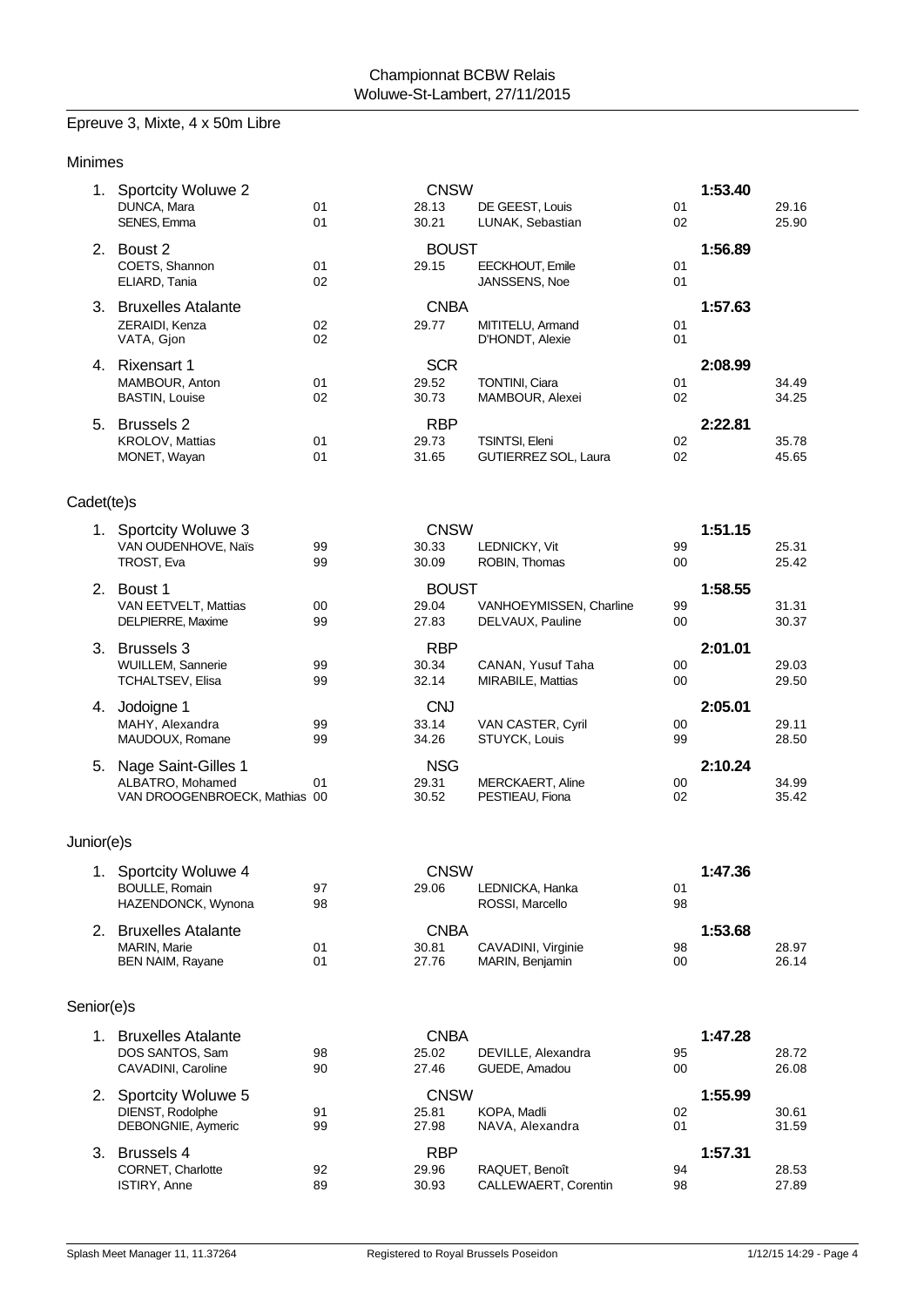|                   | Epreuve 3, Mixte, 4 x 50m Libre, Senior(e)s  |          |                        |                                              |          |         |                   |
|-------------------|----------------------------------------------|----------|------------------------|----------------------------------------------|----------|---------|-------------------|
| Rang              |                                              |          |                        |                                              |          | Temps   | Pts               |
|                   | 4. Rixensart 1                               |          | <b>SCR</b>             |                                              |          | 1:59.06 |                   |
|                   | HAVET, Nicolas<br>GUERET, Aurore             | 86<br>87 | 28.20<br>31.63         | THIRY, Coralie<br>MULPAS, Cédric             | 97<br>90 |         | 31.17<br>28.06    |
|                   |                                              |          |                        |                                              |          |         |                   |
|                   | hc. Brussels 1                               |          | <b>RBP</b>             |                                              |          | 2:35.97 |                   |
|                   | RASSART, Victor<br>RABAHI, Zakaria           | 03<br>03 | 31.90                  | NICOLAS, Paulline<br>NINO, Lucia             | 02<br>03 |         |                   |
|                   |                                              |          |                        |                                              |          |         |                   |
| Epreuve 4         |                                              |          | Dames, 4 x 50m 4 nages |                                              |          |         | Toutes catégories |
|                   | 27/11/15 - 20:40                             |          |                        |                                              |          |         | Liste résultats   |
| Points: FINA 2015 |                                              |          |                        |                                              |          |         |                   |
| Rang              |                                              |          |                        |                                              |          | Temps   | Pts               |
| Benjamines        |                                              |          |                        |                                              |          |         |                   |
|                   | 1. Sportcity Woluwe 1                        |          | <b>CNSW</b>            |                                              |          | 2:22.74 |                   |
|                   | DUNCA, Audrey                                | 03       | 36.52                  | LUNAKOVA, Kristina                           | 04       |         | 34.29             |
|                   | NORIEGA BURRILL, Aygul                       | 03       | 39.56                  | DONATO, Sara                                 | 03       |         | 32.37             |
|                   | 2. Boust 3                                   |          | <b>BOUST</b>           |                                              |          | 2:50.57 |                   |
|                   | HERMANS, Célia<br>PEETERS, Elisa             | 04<br>04 | 39.74<br>45.51         | DERENNE, Zoe<br>GODFRIAUX, Laura             | 04<br>04 |         | 46.74<br>38.58    |
|                   |                                              |          |                        |                                              |          |         |                   |
| <b>Minimes</b>    |                                              |          |                        |                                              |          |         |                   |
|                   | 1. Sportcity Woluwe 2                        |          | <b>CNSW</b>            |                                              |          | 2:14.57 |                   |
|                   | KOPA, Madli                                  | 02       | 35.21                  | SENES, Emma                                  | 01       |         | 32.87             |
|                   | LEDNICKA, Hanka                              | 01       | 38.47                  | DUNCA, Mara                                  | 01       |         | 28.02             |
|                   | 2. Bruxelles Atalante                        |          | <b>CNBA</b><br>34.94   |                                              |          | 2:16.19 |                   |
|                   | D'HONDT, Alexie<br>KULIK, Daria              | 01<br>01 | 37.78                  | ZERAIDI, Kenza<br><b>BEN NAIM, Nisserine</b> | 02<br>02 |         | 33.44<br>30.03    |
|                   | 3. Boust 2                                   |          | <b>BOUST</b>           |                                              |          | 2:21.78 |                   |
|                   | DELVAUX, Elise                               | 02       | 36.22                  | COETS, Shannon                               | 01       |         |                   |
|                   | ELIARD, Tania                                | 02       |                        | GIRBOUX, Fanette                             | 02       |         |                   |
|                   | 4. Jodoigne 2                                |          | <b>CNJ</b>             |                                              |          | 2:31.60 |                   |
|                   | ROUGET, Julie<br>DECORTE, Louise             | 01<br>01 | 40.35<br>38.99         | MAHY, Jennifer<br>LEURS, Zoe                 | 01<br>01 |         | 40.40<br>31.86    |
|                   |                                              |          |                        |                                              |          |         |                   |
|                   | 5. Brussels 3<br>LOPEZ CASASECA, Teresa      | 02       | <b>RBP</b><br>53.42    | TSINTSI, Eleni                               | 02       | 2:39.98 | 25.05             |
|                   | NICOLAS, Paulline                            | 02       | 55.72                  | CANAN, Esma Hulya                            | 04       |         | 25.79             |
|                   |                                              |          |                        |                                              |          |         |                   |
| Cadettes          |                                              |          |                        |                                              |          |         |                   |
|                   | 1. Boust 1                                   |          | <b>BOUST</b>           |                                              |          | 2:13.08 |                   |
|                   | VANHOEYMISSEN, Charline<br>DELMOTTE, Elodie  | 99<br>99 | 34.63                  | PANSAERTS, Laure<br>DELVAUX, Pauline         | 00<br>00 |         |                   |
|                   |                                              |          |                        |                                              |          |         |                   |
|                   | 2. Sportcity Woluwe 3<br>VAN OUDENHOVE, Naïs | 99       | <b>CNSW</b><br>34.57   | NAVA, Alexandra                              | 01       | 2:18.67 | 34.63             |
|                   | TROST, Eva                                   | 99       | 38.49                  | HEYMANS, Alissia                             | 01       |         | 30.98             |
|                   | 3. Brussels 2                                |          | <b>RBP</b>             |                                              |          | 2:28.88 |                   |
|                   | TRONISECK, Marie                             | 00       | 41.12                  | WUILLEM, Sannerie                            | 99       |         | 34.23             |
|                   | TCHALTSEV, Elisa                             | 99       | 40.61                  | WANT, Manon                                  | 00       |         | 32.92             |
|                   |                                              |          |                        |                                              |          |         |                   |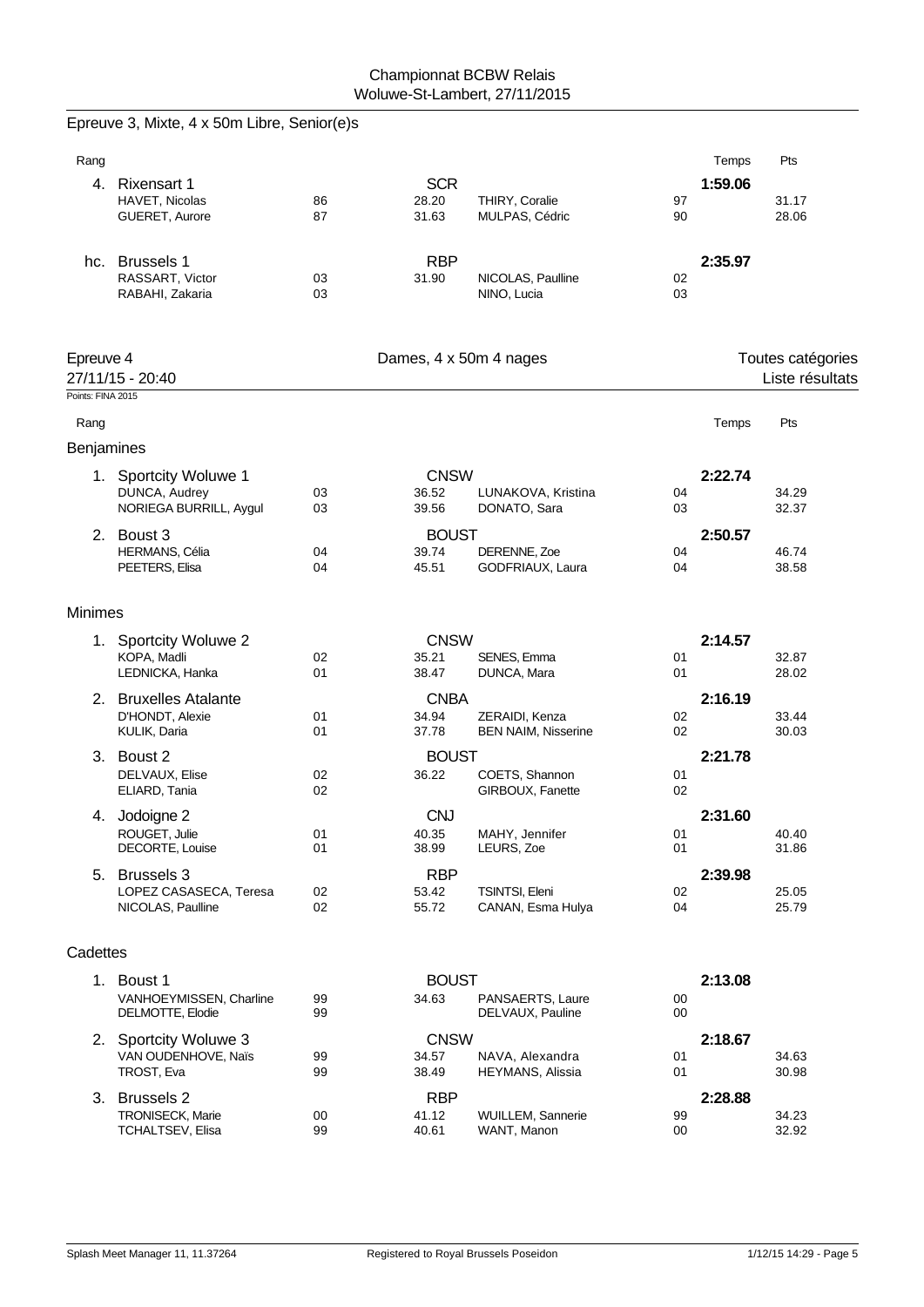# Epreuve 4, Dames, 4 x 50m 4 nages

| Juniores                       |                                                                 |          |                                |                                             |          |         |                                      |
|--------------------------------|-----------------------------------------------------------------|----------|--------------------------------|---------------------------------------------|----------|---------|--------------------------------------|
|                                | 1. Sportcity Woluwe 4<br>VAN OUDENHOVE, Ninon<br>PORTON, Olivia | 02<br>02 | <b>CNSW</b><br>36.20<br>41.71  | WILD, Joséphine<br>HAZENDONCK, Wynona       | 01<br>98 | 2:22.87 | 36.68<br>28.28                       |
|                                | 2. Rixensart 1<br><b>TONTINI, Ciara</b><br>DEVILLEZ, Morgane    | 01<br>97 | <b>SCR</b><br>40.14<br>39.75   | <b>BASTIN, Louise</b><br>THIRY, Coralie     | 02<br>97 | 2:27.99 | 37.21<br>30.89                       |
| 3.                             | Jodoigne 1<br>VAN RUYMBEKE, Julie<br>MAHY, Alexandra            | 04<br>99 | <b>CNJ</b><br>43.43            | MAUDOUX, Romane<br>MAUDOUX, Marion          | 99<br>97 | 2:38.86 |                                      |
| Seniores                       |                                                                 |          |                                |                                             |          |         |                                      |
| 1.                             | <b>Bruxelles Atalante</b>                                       |          | <b>CNBA</b><br>33.81<br>36.85  |                                             |          | 2:09.25 | 31.23<br>27.36                       |
| 2.                             | <b>Brussels 1</b><br>ISTIRY, Anne<br>CORNET, Charlotte          | 89<br>92 | <b>RBP</b><br>36.22<br>37.04   | VOUSDOUKOS, Alexia<br>TAVERNIER, Amandine   | 90<br>89 | 2:20.02 | 32.65<br>34.11                       |
| hc.                            | <b>Bruxelles Atalante</b><br>FOESTER, Camille<br>DAIF, Lina     | 02<br>03 | <b>CNBA</b><br>44.98<br>51.61  | MARIN, Marie<br>JADIN, Alexia               | 01<br>01 | 2:39.98 | 36.19<br>27.20                       |
| Epreuve 5<br>Points: FINA 2015 | 27/11/15 - 20:50                                                |          | Messieurs, 4 x 50m 4 nages     |                                             |          |         | Toutes catégories<br>Liste résultats |
| Rang                           |                                                                 |          |                                |                                             |          | Temps   | Pts                                  |
| <b>Benjamins</b>               |                                                                 |          |                                |                                             |          |         |                                      |
|                                | 1. Sportcity Woluwe 1<br>ROBIN, Mathieu<br>HUYGHEBAERT, Pacôme  | 03<br>04 | <b>CNSW</b><br>40.82<br>43.34  | KADOU, Chadi<br>MARION, Xavier              | 03<br>03 | 2:33.05 | 38.97<br>29.92                       |
| 2.                             | <b>Brussels 3</b><br><b>BACHIRI, Mimoun</b><br>RABAHI, Zakaria  | 03<br>03 | <b>RBP</b><br>43.59<br>47.26   | RASSART, Victor<br>ROJAS CAYCHO, Wilfredo   | 03<br>03 | 2:43.30 | 37.53<br>34.92                       |
|                                | 3. Boust 4<br>ANDRI, Gonzague<br>DENEF, Edouard                 | 04<br>03 | <b>BOUST</b><br>40.99          | VAN GINDERACHTER, Adrien<br>ANDRI, Reginald | 03<br>04 | 2:47.27 |                                      |
| <b>Minimes</b>                 |                                                                 |          |                                |                                             |          |         |                                      |
|                                | 1. Sportcity Woluwe 2<br>MORIAU, Amaury<br>ATANASOV, Kaloyan    | 02<br>02 | <b>CNSW</b><br>34.47           | LUNAK, Sebastian<br>DE GEEST, Louis         | 02<br>01 | 2:07.11 |                                      |
|                                | 2. Boust 3<br>JANSSENS, Noe<br>EECKHOUT, Emile                  | 01<br>01 | <b>BOUST</b><br>34.75<br>33.87 | DENEF, Gregoire<br><b>HOUSSIERE, Pierre</b> | 01<br>02 | 2:16.93 | 33.62<br>34.69                       |
|                                | 3. Jodoigne 1<br>DEWILDE, Louis<br>DE LOOZ, Nathan              | 01<br>01 | <b>CNJ</b><br>39.05<br>37.57   | MALEVE, Virgil<br>DOLHEN, Clement           | 01<br>02 | 2:26.91 | 35.88<br>34.41                       |
| 4.                             | <b>Bruxelles Atalante</b>                                       |          | <b>CNBA</b>                    |                                             |          | 2:31.26 |                                      |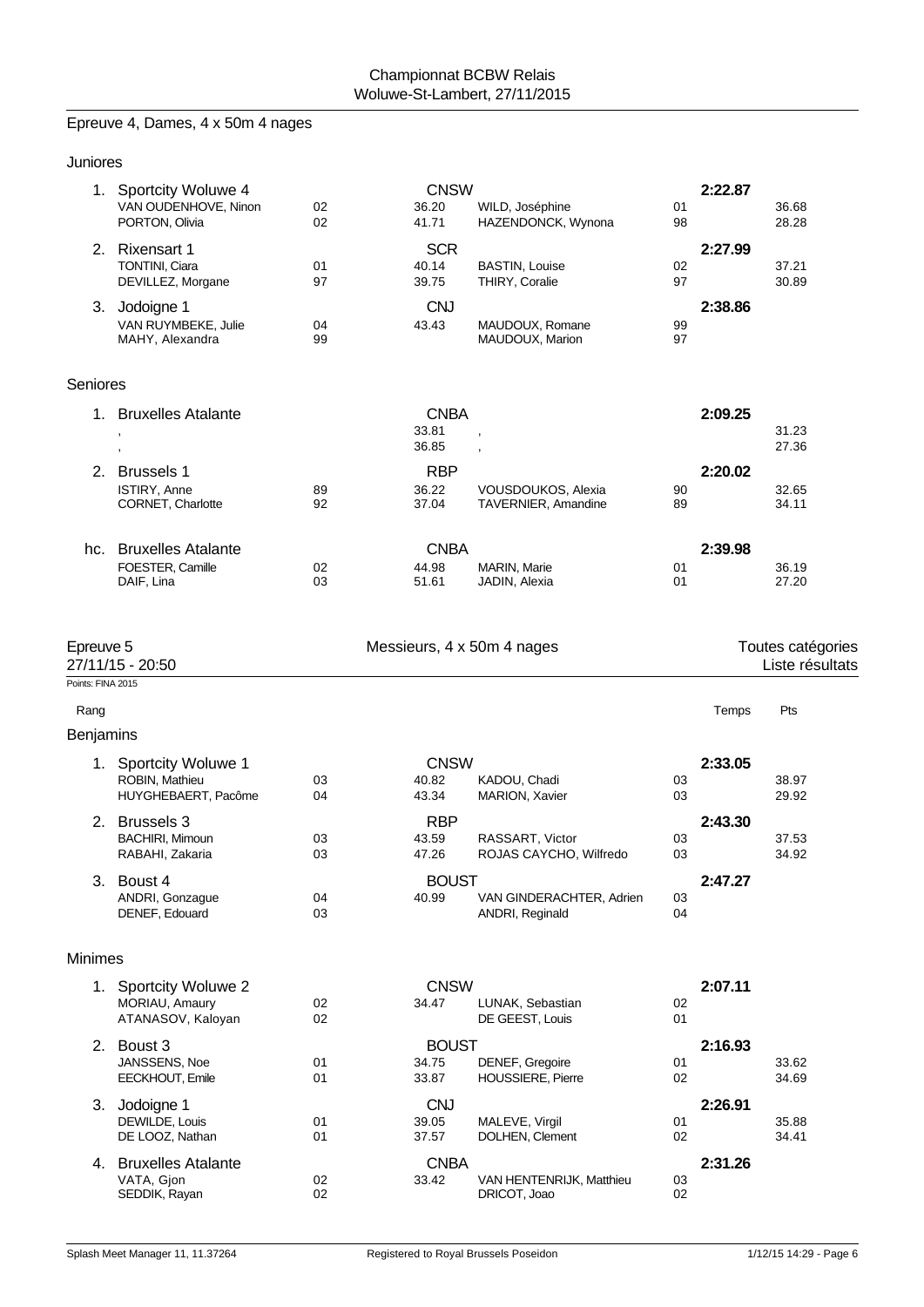## Epreuve 5, Garçons, 4 x 50m 4 nages, Minimes

| Rang |                                                                                          | Temps | Pts |  |  |  |
|------|------------------------------------------------------------------------------------------|-------|-----|--|--|--|
|      | <b>NSG</b><br>disg. Nage Saint-Gilles 2                                                  |       |     |  |  |  |
|      | SW 9.3 - La fin de chaque style n'est pas conforme à la règle de la nage de son parcours |       |     |  |  |  |
|      | RIFI AGZNAY, Habib, SISIRIADIS, Anthonios, BOUSHABA, Nassif, JESUS RODRIGUES, Patrick    |       |     |  |  |  |

## **Cadets**

|    | Sportcity Woluwe 3        |    | <b>CNSW</b>  |                               |         | 1:56.79 |  |  |
|----|---------------------------|----|--------------|-------------------------------|---------|---------|--|--|
|    | PESCIO, Luigi             | 00 | 31.90        | MORIAU, Thibault              | 99      | 27.77   |  |  |
|    | <b>LEDNICKY, Vit</b>      | 99 | 31.12        | ROBIN. Thomas                 | 00      | 26.00   |  |  |
|    | Boust 2<br>$2^{\circ}$    |    | <b>BOUST</b> |                               | 2:03.28 |         |  |  |
|    | DO, Duy Thang Tanguy      | 00 | 30.41        | VAN EETVELT, Mattias          | 00      | 30.35   |  |  |
|    | RYCKEWAERT, Thibault      | 99 | 35.11        | DELPIERRE, Maxime             | 99      | 27.41   |  |  |
| 3. | <b>Bruxelles Atalante</b> |    | <b>CNBA</b>  |                               | 2:10.52 |         |  |  |
|    | GUEDE, Amadou             | 00 | 34.21        | <b>BEN NAIM, Ravane</b>       | 01      | 32.93   |  |  |
|    | MITITELU, Armand          | 01 | 36.80        | MARIN, Benjamin               | 00      | 26.58   |  |  |
|    | Nage Saint-Gilles 1       |    | <b>NSG</b>   |                               | 2:22.47 |         |  |  |
|    | ALBATRO, Mohamed          | 01 | 35.28        | VAN DROOGENBROECK, Mathias 00 |         | 32.29   |  |  |
|    | OUAZIL, Bilal             | 00 | 42.24        | LE MAIRE DE ROMSÉE, Mathyas   | 99      | 32.66   |  |  |
|    |                           |    |              |                               |         |         |  |  |

disq. Brussels 2 RBP *SW 6.5 - A l'arrivée n'a pas touché le mur en position dorsale* MIRABILE, Mattias, HADJ, Walid, EVERAETS, Antoine, MONET, Wayan

#### Juniors

| Boust 1               |    | <b>BOUST</b> | 1:59.00           |         |       |
|-----------------------|----|--------------|-------------------|---------|-------|
| JACQUEMYN, Gabriel    | 98 | 32.04        | SURQUIN, Nathan   | 98      | 27.93 |
| LHEUREUX. Tom         | 98 | 32.50        | PANSAERTS, Thomas | 97      | 26.53 |
| 2. Sportcity Woluwe 4 |    | CNSW         |                   | 1:59.16 |       |
| DEBONGNIE, Aymeric    | 99 | 32.83        | ROSSI, Marcello   | 98      | 26.93 |
| <b>BOULLE, Romain</b> | 97 | 30.11        | DEBONGNIE, Nathan | 00      | 29.29 |

### Seniors

|    | Longchamps 1<br>MALACHI, Constantin<br><b>HUBERTY, Mathieu</b> | 97<br>96 | LSC                          | CAYOTTE, Sébastien<br>BONTE, Ludovic            | 95<br>98 | 1:54.06 |                |
|----|----------------------------------------------------------------|----------|------------------------------|-------------------------------------------------|----------|---------|----------------|
|    | <b>Brussels 1</b><br>RAQUET, Benoît<br>LABEEUW, Grégoire       | 94<br>99 | <b>RBP</b><br>33.61<br>36.53 | CALLEWAERT, Corentin<br><b>KROLOV, Mattias</b>  | 98<br>01 | 2:09.63 | 29.70<br>29.79 |
| З. | Sportcity Woluwe 5                                             |          | <b>CNSW</b>                  |                                                 |          | 2:12.93 |                |
|    | DIENST, Rodolphe<br>COLLARD. Nicolas                           | 91<br>89 | 30.57<br>35.38               | LEMOS BERG, Alexander<br><b>WARNON, Kervens</b> | 02<br>04 |         | 31.21<br>35.77 |
| 4. | Rixensart 1                                                    |          | <b>SCR</b>                   |                                                 |          | 2:24.89 |                |
|    | MULPAS, Cédric<br>MAMBOUR, Alexei                              | 90<br>02 | 36.01<br>45.65               | HAVET, Nicolas<br>MAMBOUR, Anton                | 86<br>01 |         | 33.45<br>29.78 |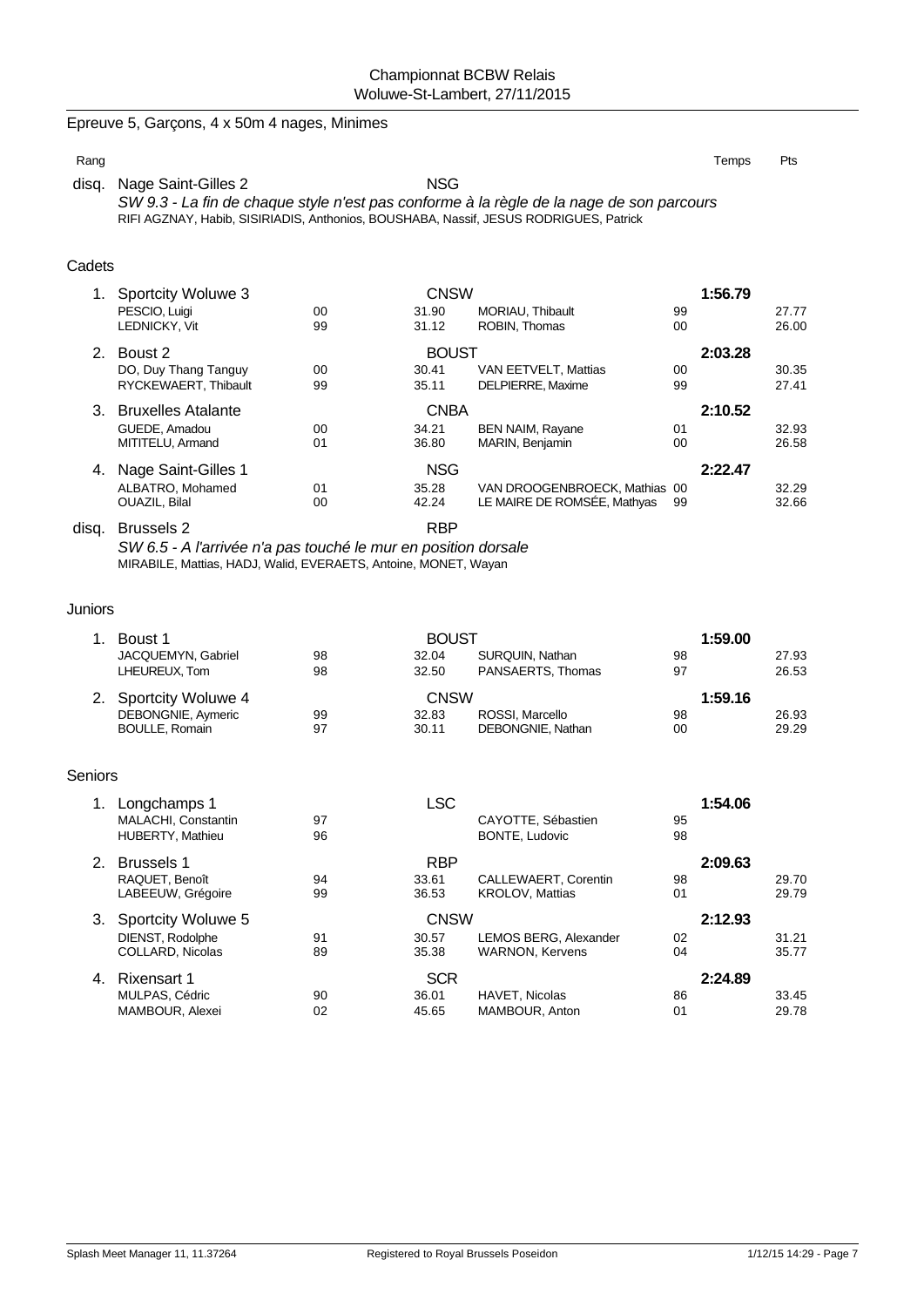### Championnat BCBW Relais Woluwe-St-Lambert, 27/11/2015

| Epreuve 6<br>27/11/15 - 21:00 |                                               | Mixte, 4 x 50m 4 nages |                      |                                                                                                                                                                                      |          | Toutes catégories<br>Liste résultats |                |  |
|-------------------------------|-----------------------------------------------|------------------------|----------------------|--------------------------------------------------------------------------------------------------------------------------------------------------------------------------------------|----------|--------------------------------------|----------------|--|
| Points: FINA 2015             |                                               |                        |                      |                                                                                                                                                                                      |          |                                      |                |  |
| Rang                          |                                               |                        |                      |                                                                                                                                                                                      |          | Temps                                | Pts            |  |
|                               | Benjamin(e)s                                  |                        |                      |                                                                                                                                                                                      |          |                                      |                |  |
|                               | 1. Sportcity Woluwe 1<br>DUNCA, Audrey        | 03                     | <b>CNSW</b><br>36.68 | LUNAKOVA, Kristina                                                                                                                                                                   | 04       | 2:24.37                              | 35.32          |  |
|                               | KADOU, Chadi                                  | 03                     | 42.96                | MARION, Xavier                                                                                                                                                                       | 03       |                                      | 29.41          |  |
| <b>Minimes</b>                |                                               |                        |                      |                                                                                                                                                                                      |          |                                      |                |  |
|                               | 1. Sportcity Woluwe 2                         |                        | <b>CNSW</b>          |                                                                                                                                                                                      |          | 2:07.55                              |                |  |
|                               | KOPA, Madli                                   | 02                     | 34.97                | LUNAK, Sebastian                                                                                                                                                                     | 02       |                                      | 27.82          |  |
|                               | ATANASOV, Kaloyan                             | 02                     | 35.78                | DUNCA, Mara                                                                                                                                                                          | 01       |                                      | 28.98          |  |
|                               | 2. Boust 2                                    |                        | <b>BOUST</b>         |                                                                                                                                                                                      |          | 2:16.89                              |                |  |
|                               | COETS, Shannon                                | 01<br>02               | 34.70<br>40.56       | EECKHOUT, Emile                                                                                                                                                                      | 01<br>01 |                                      | 31.95          |  |
|                               | ELIARD, Tania                                 |                        |                      | JANSSENS, Noe                                                                                                                                                                        |          |                                      | 29.68          |  |
|                               | 3. Rixensart 1                                |                        | <b>SCR</b><br>40.70  | MAMBOUR, Anton                                                                                                                                                                       |          | 2:32.30                              |                |  |
|                               | MAMBOUR, Alexei<br><b>BASTIN, Louise</b>      | 02<br>02               | 41.10                | <b>TONTINI, Ciara</b>                                                                                                                                                                | 01<br>01 |                                      | 36.09<br>34.41 |  |
|                               | 4. Brussels 3                                 |                        | <b>RBP</b>           |                                                                                                                                                                                      |          | 2:45.30                              |                |  |
|                               | TSINTSI, Eleni                                | 02                     | 39.55                | <b>KROLOV, Mattias</b>                                                                                                                                                               | 01       |                                      | 37.09          |  |
|                               | GUTIERREZ SOL, Laura                          | 02                     | 56.41                | MONET, Wayan                                                                                                                                                                         | 01       |                                      | 32.25          |  |
| Cadet(te)s                    |                                               |                        |                      |                                                                                                                                                                                      |          |                                      |                |  |
|                               | 1. Sportcity Woluwe 3                         |                        | <b>CNSW</b>          |                                                                                                                                                                                      |          | 2:01.81                              |                |  |
|                               | TROST, Eva                                    | 99                     | 33.59                | ROBIN, Thomas                                                                                                                                                                        | 00       |                                      | 27.19          |  |
|                               | LEDNICKY, Vit                                 | 99                     | 31.43                | VAN OUDENHOVE, Naïs                                                                                                                                                                  | 99       |                                      | 29.60          |  |
|                               | 2. Boust 1                                    |                        | <b>BOUST</b>         |                                                                                                                                                                                      |          | 2:04.93                              |                |  |
|                               | DO, Duy Thang Tanguy                          | 00                     | 30.42                | PANSAERTS, Laure                                                                                                                                                                     | 00       |                                      | 30.36          |  |
|                               | DELMOTTE, Elodie                              | 99                     | 37.69                | RYCKEWAERT, Thibault                                                                                                                                                                 | 99       |                                      | 26.46          |  |
|                               | 3. Brussels 2                                 |                        | <b>RBP</b>           |                                                                                                                                                                                      |          | 2:19.44                              |                |  |
|                               | WUILLEM, Sannerie                             | 99                     | 35.27                | CANAN, Yusuf Taha                                                                                                                                                                    | 00       |                                      |                |  |
|                               | LABEEUW, Grégoire                             | 99                     |                      | VUKADIN, Anja                                                                                                                                                                        | 00       |                                      |                |  |
|                               | disq. Nage Saint-Gilles 1                     |                        | <b>NSG</b>           | SW 9.3 - La fin de chaque style n'est pas conforme à la règle de la nage de son parcours<br>CORRAZO DIAZ, Regina, SISIRIADIS, Anthonios, VAN DROOGENBROECK, Mathias, PESTIEAU, Fiona |          |                                      |                |  |
|                               |                                               |                        |                      |                                                                                                                                                                                      |          |                                      |                |  |
| Junior(e)s                    |                                               |                        |                      |                                                                                                                                                                                      |          |                                      |                |  |
|                               | 1. Sportcity Woluwe 4                         |                        | <b>CNSW</b>          |                                                                                                                                                                                      |          | 2:02.49                              |                |  |
|                               | VAN OUDENHOVE, Ninon<br><b>BOULLE, Romain</b> | 02<br>97               | 36.72                | MORIAU, Thibault<br>HAZENDONCK, Wynona                                                                                                                                               | 99<br>98 |                                      |                |  |
|                               | 2. Jodoigne 2                                 |                        | <b>CNJ</b>           |                                                                                                                                                                                      |          | 2:30.35                              |                |  |

VAN RUYMBEKE, Julie 04 44.32 MAUDOUX, Marion 97 VAN CASTER, Cyril 00 00 STUYCK, Louis 99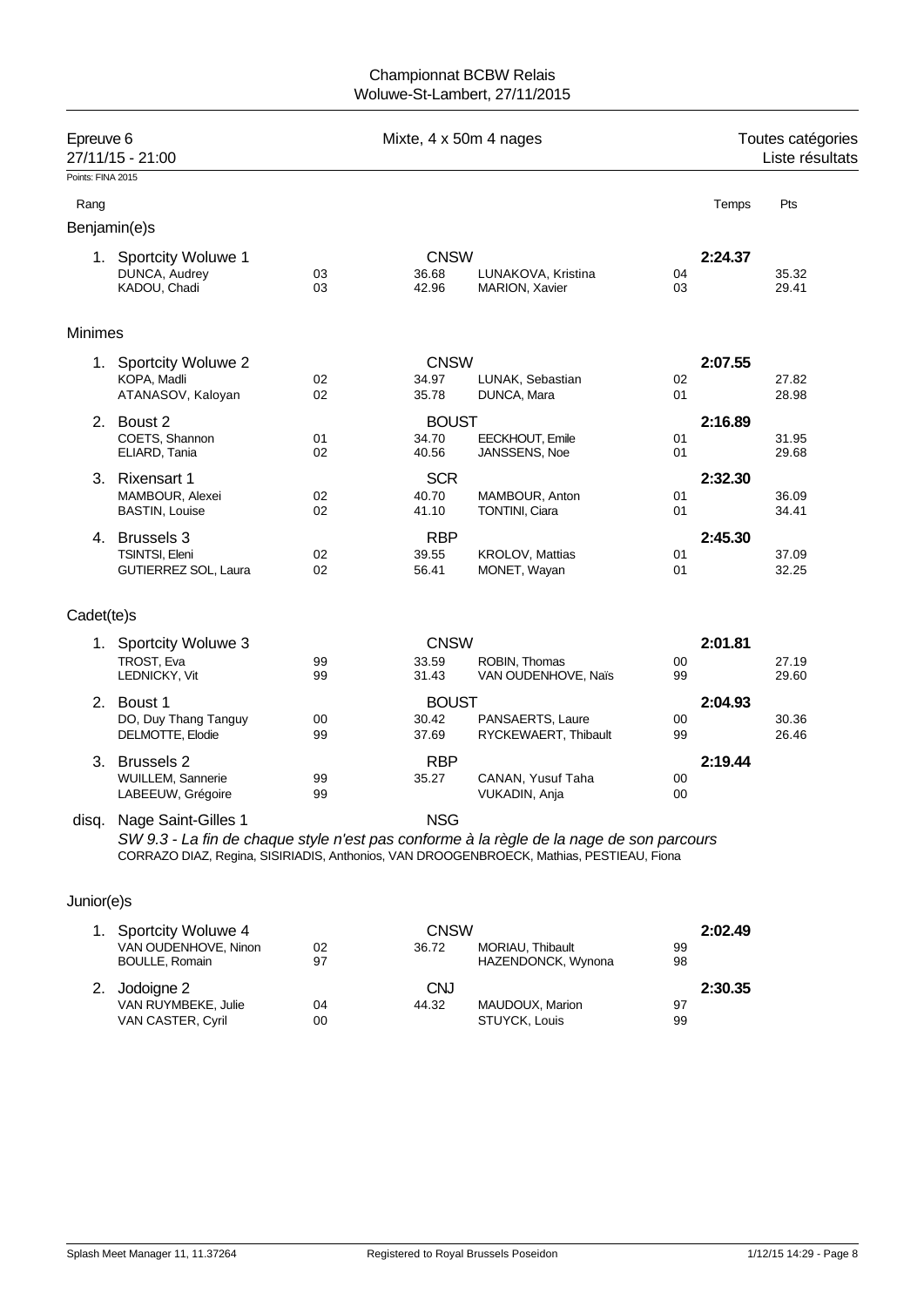# Epreuve 6, Mixte, 4 x 50m 4 nages

| Senior(e)s        |                                                                                                                        |          |                                      |                                        |                                                      |                                      |
|-------------------|------------------------------------------------------------------------------------------------------------------------|----------|--------------------------------------|----------------------------------------|------------------------------------------------------|--------------------------------------|
|                   | 1. Sportcity Woluwe 5<br>PESCIO, Luigi<br>DIENST, Rodolphe                                                             | 00<br>91 | <b>CNSW</b><br>31.15<br>31.93        | LEDNICKA, Hanka<br>HEYMANS, Alissia    | 2:07.97<br>01<br>01                                  | 33.47<br>31.42                       |
|                   | 2. Brussels 1<br>RAQUET, Benoît<br>CORNET, Charlotte                                                                   | 94<br>92 | <b>RBP</b><br>33.08<br>37.54         | CALLEWAERT, Corentin<br>PORTON, Leslie | 2:14.57<br>98<br>97                                  | 29.38<br>34.57                       |
|                   | 3. Rixensart 1<br>DEVILLEZ, Morgane<br>HAVET, Nicolas                                                                  | 97<br>86 | <b>SCR</b><br>37.77<br>35.85         | MULPAS, Cédric<br>GUERET, Aurore       | 2:20.25<br>90<br>87                                  | 34.72<br>31.91                       |
| Epreuve 7         | 27/11/15 - 21:10                                                                                                       |          | Dames, 4 x 200m Libre                |                                        |                                                      | Toutes catégories<br>Liste résultats |
| Points: FINA 2015 |                                                                                                                        |          |                                      |                                        |                                                      |                                      |
| Rang              |                                                                                                                        |          |                                      |                                        | Temps                                                | Pts                                  |
| Benjamines        | 1. Boust 1<br><b>HERMANS, Célia</b><br>GODFRIAUX, Laura<br>PEETERS, Elisa<br>DERENNE, Zoe                              |          | <b>BOUST</b><br>04<br>04<br>04<br>04 | 37.43<br>43.08                         | 11:33.94<br>2:43.17<br>2:58.38<br>2:48.79<br>3:03.60 |                                      |
|                   | 2. Sportcity Woluwe 1<br><b>NELISSEN GRADE, Juliette</b><br>DEJEAN, Floriane<br>DONATO, Sara<br>NORIEGA BURRILL, Aygul |          | <b>CNSW</b><br>04<br>03<br>03<br>03  | 44.99<br>52.62                         | 11:48.16<br>3:25.99<br>3:07.14<br>2:46.21<br>2:28.82 |                                      |
| <b>Minimes</b>    |                                                                                                                        |          |                                      |                                        |                                                      |                                      |
|                   | 1. Bruxelles Atalante<br>KULIK, Daria<br>D'HONDT, Alexie<br><b>BEN NAIM, Nisserine</b><br>ZERAIDI, Kenza               |          | <b>CNBA</b><br>01<br>01<br>02<br>02  | 36.12<br>32.09                         | 9:38.34<br>2:21.89<br>2:28.82<br>2:25.88<br>2:21.75  |                                      |
|                   | 2. Sportcity Woluwe 2<br>PORTON, Olivia<br>WILD, Joséphine<br>VAN OUDENHOVE, Ninon<br><b>HEYMANS, Alissia</b>          |          | <b>CNSW</b><br>02<br>01<br>02<br>01  | 35.95<br>41.74                         | 10:20.23<br>2:40.51                                  |                                      |
| Seniores          |                                                                                                                        |          |                                      |                                        |                                                      |                                      |
|                   | 1. Bruxelles Atalante<br>CAVADINI, Caroline<br>CAVADINI, Virginie<br>INGLESE, Eva<br>DEVILLE, Alexandra                |          | <b>CNBA</b><br>90<br>98<br>00<br>95  |                                        | 9:03.31<br>2:11.52<br>2:17.81<br>2:18.34<br>2:15.64  |                                      |